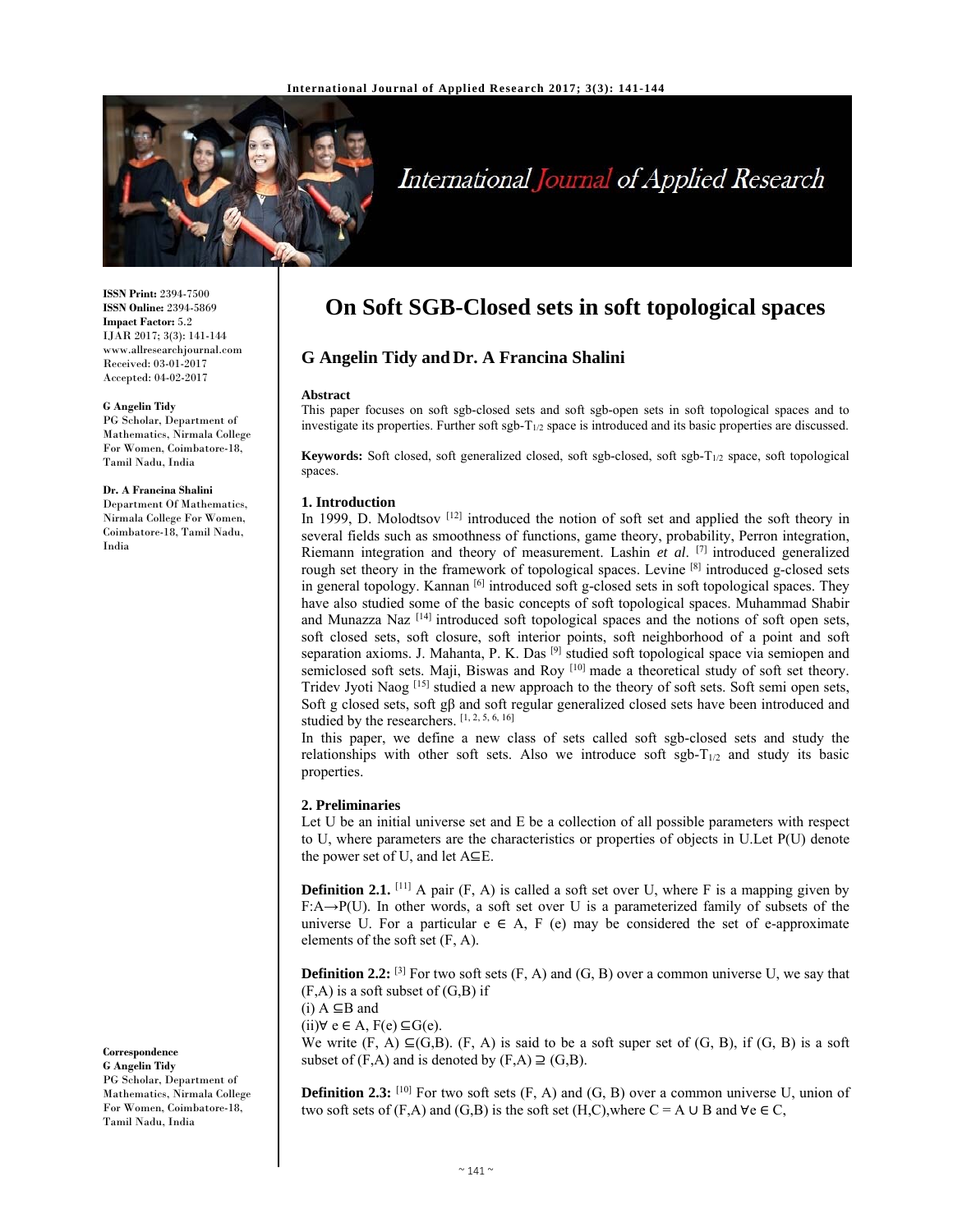$$
H(e) = \begin{cases} F(e) \text{ if } e \in A - B \\ G(e) \text{ if } e \in B - A \\ F(e) \cup G(e) \text{ if } e \in A \cap B \end{cases}
$$
  
We write  $(F, A) \cup (G, B) = (H, C)$ .

**Definition 2.4:** <sup>[3]</sup> The Intersection (H,C) of two soft sets (F,A) and (G,B) over a common universe U denoted by  $(F,A) \cap (G,B)$  is defined as  $C = A \cap B$  and  $H(e) = F(e) \cap G(e)$ for all e∈C.

**Definition 2.5:**  $[14]$  Let  $\tau$  be the collection of soft sets over X, then τ is called a soft topology on X if τ satisfies the following axioms:

1)  $\phi$ ,  $\tilde{X}$  belong to τ

2) The union of any number of soft sets in  $\tau$  belongs to  $\tau$ .

3) The intersection of any two soft sets in  $\tau$  belongs to  $\tau$ .

The triplet  $(X, \tau, E)$  is called a soft topological space over X. For simplicity, throughout the work we denote the soft topological space  $(X, τ, E)$  as  $X$ .

**Definition 2.6:**  $[14]$  Let  $(X, \tau, E)$  be soft space over X. A soft set (F, E) over X is said to be soft closed in X, if its relative complement  $(F, E)'$  belongs to τ. The relative complement is a mapping  $F'E\rightarrow P(X)$  defined by  $F'(e)= X-F(e)$  for all e ∈A.

**Definition 2.7:** <sup>[6]</sup> Let X be an initial universe set, E be the set of parameters and  $\tau = \{ \phi, \tilde{X} \}$ . Then  $\tau$  is called the soft indiscrete topology on X and  $(X, \tau, E)$  is said to be a soft indiscrete space over X. If  $\tau$  is the collection of all soft sets which can be defined over X, then  $\tau$  is called the soft discrete topology on X and  $(X, \tau, E)$  is said to be a soft discrete space over X.

**Definition 2.8:** <sup>[6]</sup> Let  $(X, \tau, E)$  be a soft topological space over  $X$  and the soft interior of  $(F, E)$  denoted by  $Int(F, E)$  is the union of all soft open subsets of (F,E). Clearly, (F,E) is the largest soft open set over X which is contained in  $(F,E)$ . The soft closure of  $(F,E)$  denoted by  $Cl(F,E)$  is the intersection of all closed sets containing (F,E). Clearly, (F, E) is the smallest soft closed set containing (F, E).

Int  $(F, E) = \cup \{ (O, E) : (O, E) \text{ is soft open and } (O, E) \subseteq$  $(F,E)$ .

 $Cl(F,E) = \bigcap \{ (O,E): (O,E) \text{ is soft closed and } (F,E) \subseteq (O,E) \}.$ 

**Definition 2.9:** <sup>[6]</sup> Let U be the common universe set and E be the set of all parameters. Let (F, A) and (G, B) be soft sets over the common universe set U and  $A, B \subseteq E$ . Then  $(F,$ A) is a subset of  $(G, B)$ , denoted by  $(F, A) \subseteq (G, B)$ .  $(F, A)$ equals (G,B), denoted by  $(F,A)=(G,B)$  if  $(F,A)\subseteq (G,B)$  and  $(G,B) \subseteq (F,A)$ .

**Definition 2.10:** A soft subset (A, E) of X is called (i)a soft generalized closed (soft g-closed)  $[6]$  if  $Cl(A, E) \subseteq (U, E)$ whenever  $(A, E) \subseteq (U, E)$ and $(U, E)$ is soft open in X

(ii) a soft semi open  $^{[2]}$  if  $(A,E) \subseteq \text{Cl}(\text{Int}(A,E)).$ 

(iii) a soft regular open  $^{[5]}$  if  $(A, E)$ = Int(Cl $(A, E)$ ).

(iv) a soft  $\alpha$ -open <sup>[5]</sup> if (A,E)  $\subseteq$ Int(Cl(Int(A,E))).

(v) a soft b-open <sup>[5]</sup> if  $(A, E) \subseteq \text{Cl}(\text{Int}(A, E)) \cup \text{Int}(\text{Cl}(A, E)).$ 

(vi) a soft pre-open <sup>[5]</sup> set if  $(A,E) \subseteq$  Int  $(Cl(A,E))$ .

(vii) a soft semi-generalized closed (sg-closed) [5] if scl (A, E)  $\subseteq$  (U,E) whenever (A,E)  $\subseteq$  (U,E) and (U,E) is semi-open in  $(X, \tau, E)$ .

(viii) a soft β-open  $[1]$  set if  $(A,E) \subseteq Cl(int (Cl(A,E))).$ 

(ix) a soft generalized  $\beta$  closed (Soft g $\beta$ -closed) [1] in a soft topological space  $(X,\tau,E)$  if  $\beta Cl(A,E) \subseteq (U,E)$  whenever  $(A,E) \subseteq (U,E)$  and  $(U,E)$  is soft open in X.

(x) a soft generalized-semi closed (gs-closed)  $[5]$  if scl(A,E)  $\subseteq$  (U,E) whenever

 $(A, E) \subseteq (U, E)$  and  $(U, E)$  is open in  $(X, \tau, E)$ .

The complement of the soft semi open, soft regular open, soft α-open, soft b-open, soft pre-open sets are their respective soft semi closed, soft regular closed, soft αclosed, soft b-closed and soft pre-closed sets.

**Definition 2.11:**  $[6]$  A soft topological space X is called a soft  $T_{1/2}$ -space if every soft g-closed set is soft closed in X.

**Definition 2.12:**  $[5]$  The soft regular closure of  $(A, E)$  is the intersection of all soft regular closed sets containing (A, E). That is the smallest soft regular closed set containing (A, E) and is denoted by srcl(A, E).

The soft regular interior of (A, E) is the union of all soft regular open sets contained in (A, E) and is denoted by srint (A, E).

Similarly, we define soft α-closure, soft pre-closure, soft semi closure and soft b-closure of the soft set (A,E) of a topological space X and are denoted by sαcl(A,E), spcl  $(A, E)$ , sscl $(A, E)$  and sbcl $(A, E)$  respectively.

**Proposition 2.13:** [4] Let  $(X, \tau, E)$  be a soft topological space over  $X$  and  $(F, E)$  and  $(G, E)$  be a soft set over  $X$ . Then  $(1)$  int (int  $(F,E)$ ) = int  $(F,E)$  $(2)$  (F,E)  $\subseteq$ (G,E) implies int (F,E)  $\subseteq$  int(G,E) (3) cl (cl  $(F,E)$ ) = cl  $(F,E)$  $(4)$  (F,E)  $\subseteq$  (G,E) implies cl (F,E)  $\subseteq$  cl(G,E).

**Definition 2.14:** <sup>[8]</sup> A subset A in a topological space is defined to be a Q-set if  $int(cl(A)=cl(int(A)))$ 

## **3. Soft sgb-Closed Sets**

In this section, we define new class of sets called soft sgbclosed sets and establish its relationship with other soft sets is discussed.

**Definition 3.1:** A soft subset  $(A, E)$  of a soft topological space X is called soft sgb-closed in X if  $\text{sbcl}(A, E) \subseteq (U, E)$ whenever  $(A, E) \subseteq (U, E)$  and  $(U, E)$  is soft semi-open in X.

## **Theorem 3.2**

- 1. Every soft closed set is soft sgb-closed.
- 2. Every soft g-closed is soft sgb-closed.
- 3. Every soft α-closed set is soft sgb-closed.
- 4. Every soft sg-closed set is soft sgb –closed.
- 5. Every soft gs-closed set is soft sgb –closed.
- 6. Every soft semi-closed set is soft sgb-closed.
- 7. Every soft sgb-closed set is soft gβ-closed.

**Remark 3.3:** The converse of the above theorem is not true as seen in the following example.

**Example 3.4:** Let  $X = \{a, b, c, d\}$ ,  $E = \{e_1, e_2\}$ . Let  $F_1$ ,  $F_2$ ,  $F_3$ ,  $F_4$ ,  $F_5$ ,  $F_6$  functions from E to p (X) and are defined as follows: $F_1(e_1) = \{a\}$ , $F_1(e_2) = \{c\}$ , $F_2(e_1) = \{b\}$ , $F_2(e_2) =$  ${d}, F_3(e_1) = {a,b}, F_3(e_2) = {c,d}, F_4(e_1) = {b,d}, F_4(e_2) =$  ${a,d}$ ,  $F_5(e_1) = {b,c,d}$ ,  $F_5(e_2) = {a,b,c}$ ,  $F_6(e_1) = {a,b,d}$ ,  $F_6(e_2)$  $=\{a,c,d\}$ . Then  $\tau = \{\phi, X, (F_1, E), (F_2, E), (F_3, E), (F_4, E),\}$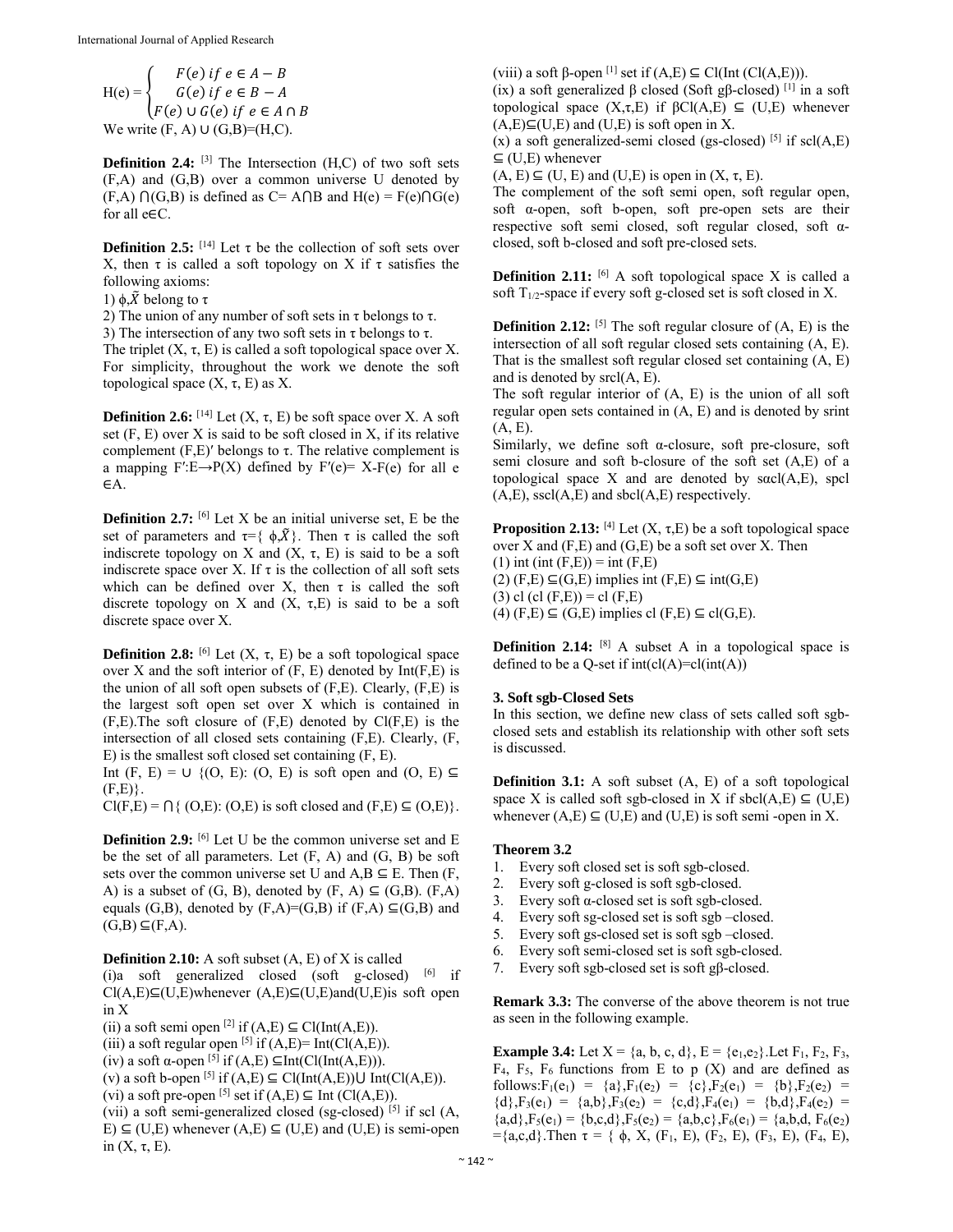$(F_5, E), (F_6, E)$  is a soft topology and elements in  $\tau$  are soft open sets.

- 1. The soft set  $(A, E) = \{\{b\}, \{a, c\}\}\$ is a sgb-closed but not soft closed.
- 2. The soft set  $(A, E) = \{\{a\}, \{b, d\}\}\$ is a sgb-closed but not soft g-closed.
- 3. The soft set  $(A, E) = \{\{b, c\}, \{c\}\}\$ is a sgb-closed but not soft α-closed.
- 4. The soft set  $(A, E) = \{\{b\}, \{c\}\}\$ is a sgb-closed but not soft sg-closed.
- 5. The soft set  $(A, E) = \{\{b,c\}, \{b,c\}\}\$ is a sgb-closed but not soft gs-closed.
- 6. The soft set  $(A, E) = \{\{b,c\}, \{c,a\}\}\)$  is a sgb-closed but not soft semi closed.
- 7. The soft set  $(A, E) = \{\{a\}, \{c,d\}\}\$ is a soft gβ-closed but not soft sgb- closed.

## **Remark 3.5**

We depict the above discussions in the following diagram.





**Proof:** Let  $(A, E)$  be soft semi-open and soft sgb-closed. Let  $(A, E) \subseteq (A, E)$  where  $(A, E)$  is soft semi-open. Since  $(A, E)$ is soft sgb-closed, we have sbcl(A,E) $\subseteq$ (A,E). Then (A, E) = sbcl(A,E).Hence (A,E) is soft b-closed.

**Theorem 3.7:** Let  $(A, E)$  be soft sgb-closed in X. Then sbcl  $(A, E)$  -  $(A, E)$  does not contain any non-empty soft semiclosed set.

Proof: Let (F,E) be a non-empty soft semi-closed set such that(F,E)⊆ sbcl(A,E) ⊆(A,E).Since (A,E) is soft sgb-closed,  $(A, E) \subseteq X-(F, E)$  where  $X-(F, E)$  is soft semi-open implies sbcl(A,E)  $\subseteq$  X-(F,E). Hence (F,E)  $\subseteq$ X-sbcl(A,E). Now, (F,E) ⊆(sbcl (A,E) - (A,E)) ⋂(X-sbcl (A,E)) implies (F,E) =ϕ. Which is a contradiction.

Therefore,  $\text{sbcl}(A, E)$  -(A,E) does not contain any non-empty soft semi- closed set.

**Corollary 3.8:** Let (A, E) be soft sgb-closed in X. Then (A, E) is soft b-closed if and only if sbcl  $(A, E)$  -  $(A, E)$  is soft semi-closed.

Proof: Let  $(A, E)$  be soft b-closed. Then sbcl  $(A, E)$  = (A,E). This implies sbcl (A,E)-(A,E)=  $\phi$  which is soft semiclosed. Assume that sbcl (A,E)-(A,E) is soft semi-closed. Then sbcl(A,E) - (A,E) =  $\phi$ . Hence, sbcl(A,E)=(A,E).

Theorem 3.1.7: For a soft subset (A, E) of X, the following statements are equivalent:

(1) (A, E) is soft semi-open and soft sgb- closed.

(2) (A,E) is soft regular open.

**Proof:** (1)  $\Rightarrow$  (2):Let (A,E) be a soft semi-open and soft sgbclosed subset of X.

Then sbcl(A,E)  $\subseteq$  (A,E). Hence intcl(A,E)  $\subseteq$  (A,E). Since  $(A, E)$  is soft open, we have  $(A, E)$  is soft pre-open and thus  $(A, E) \subseteq \text{intcl}(A, E)$ . Therefore, we have  $\text{intcl}(A, E) = (A, E)$ , which shows that  $(A, E)$  is soft regular open.

 $(2)$  ⇒ (1): Since every soft regular open set is soft semi-open then sbcl(A,E) = (A,E) and sbcl(A,E)  $\subseteq$  (A,E). Hence, (A, E) is soft sgb-closed.

**Remark 3.8:** Finite union of soft sgb-closed sets need not be sgb-closed.

**Example 3.9:** Let the two soft sets are  $G(e_1) = \{a\}$ ,  $G(e_2) =$ {b,d} and  $H(e_1) = {b,c}, H(e_2) = {b,c}.$  Then  $(G, E)$  and  $(H, E)$  are soft

sgb-closed sets over X. But their union  $(A, E) = \{\{a,b,c\}, \{d,b,c\}\}\$ is not soft sgb-closed.

**Remark 3.10:** Finite intersection of soft sgb-closed sets need not be soft sgb-closed.

Example 3.11: Let the two soft sets be  $G(e_1) = \{b,c\}$ ,  $G(e_2)$  $= {c}$  and  $H(e_1) = {b}$ ,  $H(e_2) = {c}$ . Then (G, E) and (H, E) are soft sgb-closed sets over X. But their intersection (A,E)  $=\{\{b\},\{c\}\}\$ is not soft sgb-closed.

Definition 3.12:A soft topological space X is said to be soft hyperconnected if the closure of every soft open subset is X.

**Theorem 3.13:** Let X be a soft hyperconnected space. Then every soft sgb-closed subset of X is soft sgs- closed.

Proof: Assume that  $X$  is soft hyperconnected. Let  $(A, E)$  be soft closed and let (U,E) be an soft semi-open set containing  $(A, E)$ . Then

sbcl(A,E)=(A,E) $\bigcup [int(cl((A, E)) \cap cl(int(A, E))] = (A, E) \bigcup int(cl$  $(A,E)=sscl((A,E))$ . Since sbcl  $((A,E)) = sscl((A,E))$ ,  $\text{sscl}((A, E)) \subseteq (U, E)$ . Hence,  $(A, E)$  is soft sgs-closed.

**Theorem 3.14:** Let (A, E) be a soft sgb-closed set and soft dense in X. Then (A, E) is soft sgp-closed.

Proof: Suppose that (A, E) be soft sgb-closed set and soft dense in X. Let (U, E) be a soft semi-open set containing (A, E). Since sbcl(A, E) = (A,E)  $\cup$  [int(cl(A,E))  $\cap$  cl(int(A,E))] and soft dense, we obtain  $\text{bel}((A,E))=(A,E)\text{Ucl}(\text{int}((A,E)))=\text{pel}((A,E)) \subseteq$  (U,E). Therefore (A, E) is sgp-closed.

## **4. Soft sgb-Open Sets**

**Definition 4.1:** A soft subset  $(A, E) \subseteq X$  is called soft sgbopen if its relative complement is soft sgb-closed.

Lemma 4.2: Let  $(F, A)$  be a soft subset of a topological space X, then  $\text{sbcl}(X-(F,A)) = (X-\text{sbint}(F,A)).$ 

Proof: Let  $x \in X$ - sbint((F, A)). Then  $x \notin \text{sbint}((F,A))$ . That is every soft b-open set  $(G, A)$  containing x is such that  $(G, A)$  $\nsubseteq$  (F,A). Hence every soft b-open set (G, A) containing x intersects X-(F, A). This implies  $x \in$  sbcl (X-(F, A)). Hence  $X\text{-}sbint((F, A)) \subseteq sbcl(X-(F,A)).$ 

Conversely, Let  $x \in$  sbcl  $(X-(F, A))$ . Thus every soft b-open set  $(H, A)$  containing x intersects  $(X-(F,A))$ . That is every bopen set (H, A) containing x is such that (H, A)  $\neq$  $(F,A)$ . This implies  $x \notin \text{sbint}((F, A))$ . Thus  $\text{sbcl}(X-(F,A))\subseteq X$ sbint ((F,A)). Hence  $\text{sbcl}(X-(F, A)) = (X-\text{sbint}(F, A)).$